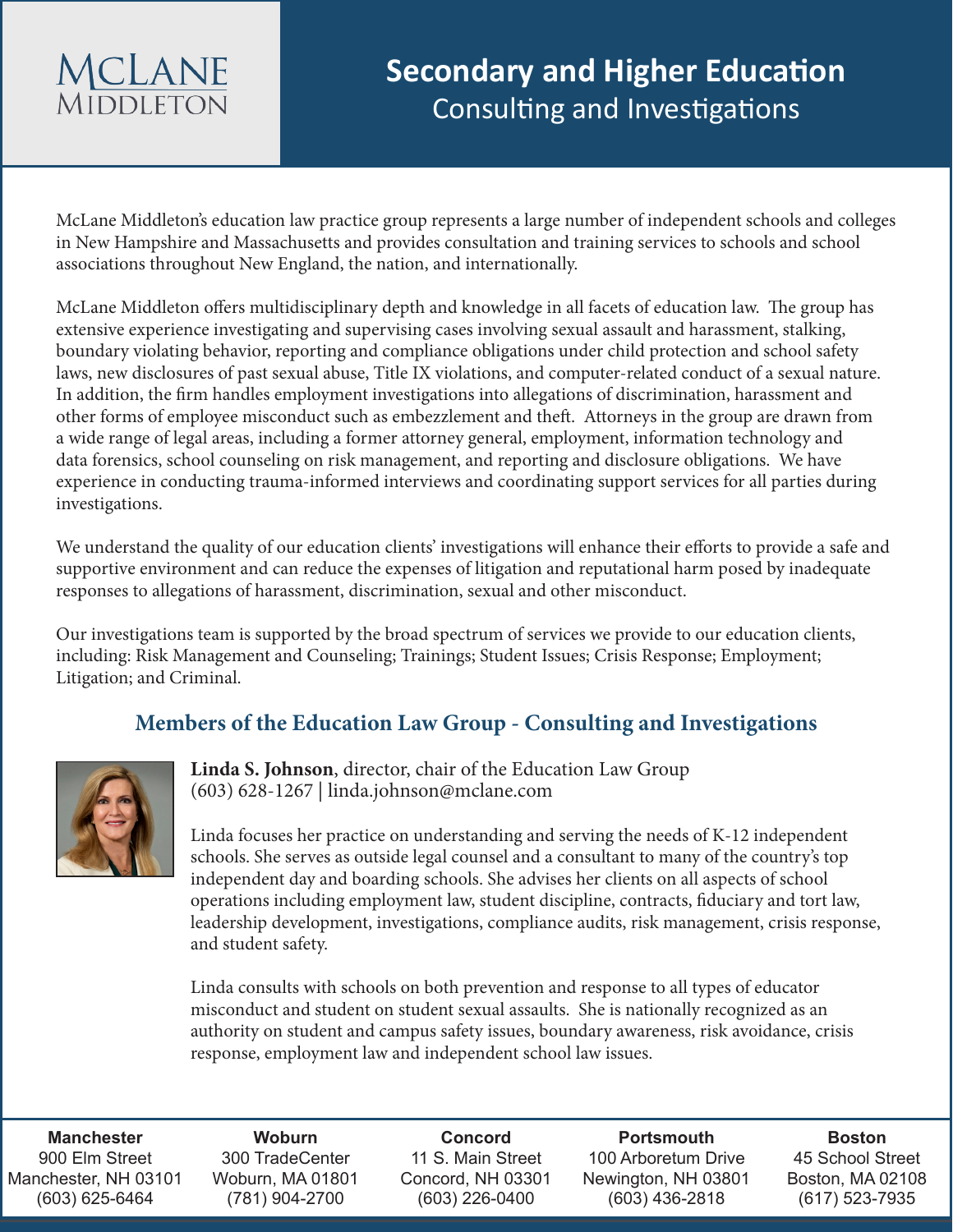

**Brian B. Garrett**, of counsel, vice-chair of Education Law Group (603) 334-6934 | brian.garrett@mclane.com

Brian focuses his practice on understanding and serving the needs of independent day and boarding schools, colleges and universities, and early child care programs. Brian partners with many of the country's leading independent schools to provide comprehensive advice on all aspects of school operations, including establishing new schools, student and parent issues, employment matters, school governance and leadership, and general risk management.



**Susan E. Schorr**, of counsel, vice-chair of the Education Law Group (857) 305-1960 | susan.schorr@mclane.com

Susan finds solutions to legal questions and challenges faced by independent schools and other employers. She both manages and conducts investigations when serious misconduct is alleged. Grounded in thorough legal analysis, she offers practical advice and responsiveness. With a background as a social worker and a trustee of non-profit organizations herself, Susan approaches client challenges in a holistic and detail-oriented manner.



**David Wolowitz**, director, (603) 334-6923 | david.wolowitz@mclane.com

David advises independent schools nationwide and internationally on all aspects of risk prevention and crisis response, with a focus on promoting healthy relationships through the management and oversight of a healthy school culture. David's groundbreaking emphasis on maintaining healthy boundaries in teacher-student relationships has become standard practice in schools. David is an experienced investigator, who currently advise schools on how to conduct investigations and oversees school investigations conducted by outside investigators.



**Michael A. Delaney**, director (603) 628-1248 | michael.delaney@mclane.com

Mike served as Attorney General of New Hampshire from 2009 to 2013. He supervised major investigations and governmental inquiries of institutions during his prior career in public service. Mike represents secondary and higher education clients with investigations, risk management counseling, compliance work, and crisis communications. He has received many recognitions for his leadership in the areas of sexual violence and child abuse prevention. He oversaw NH's protocols for responses to adult and child sexual abuse, and he directly supervised the state's program counseling services and advocacy for victims of sexual violence.